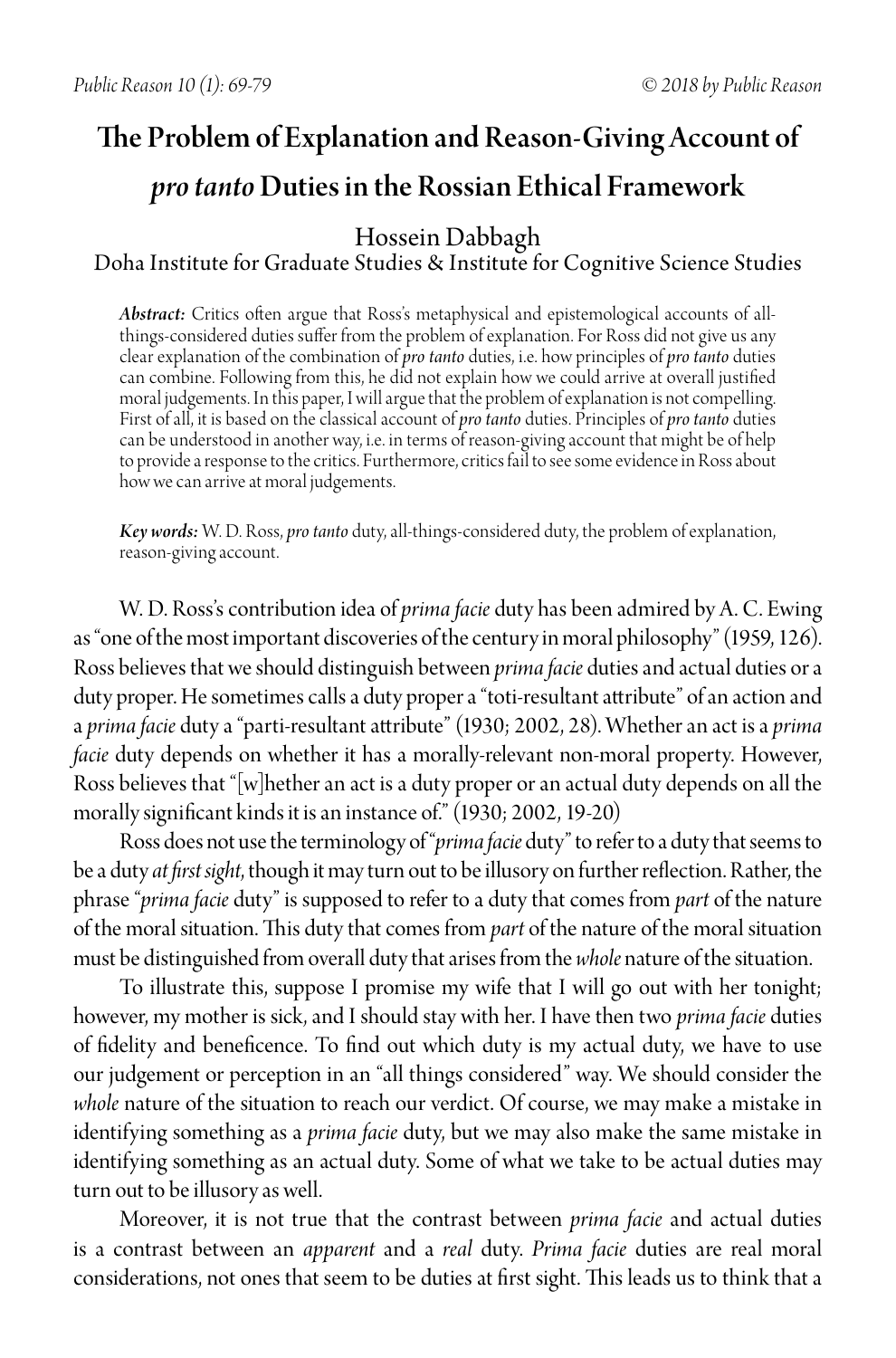*prima facie* duty, in fact, is *not a type of duty*. But it is *related to duty in a particular way*. Ross explicitly writes in this regard that:

[The *prima facie* duties] suggest that what we are speaking of is a certain kind of duty, whereas it is in fact not a duty, but something related in a special way to duty.  $(1930)$ ; 2002, 20)

So, Ross's distinction between *prima facie* and actual duties is not the distinction between apparent and real duties. I think the terminology "*pro tanto* duties" for *prima facie* duties and "all-things-considered duties" for actual duties is less misleading. Hooker, for instance, writes:

[T]he term "pro tanto" is less misleading than "prima facie". For the idea is that a duty or consideration is overridable, not that it can be seen at first glance but on closer inspection may prove to be an illusion. (1996, 534, fn. 6)

The idea behind *pro tanto* duties is that certain properties or features of situations count morally in favour or against action. Of these properties, some are more important in some case, but others are more important in other cases. For example, suppose that A borrows a gun from his friend B promising to give it back as soon as B asks. After one week, B asks for his gun. But A knows that B wants his gun to kill someone. On the one hand, A should keep his promise and return the gun to B. On the other hand, A has a *pro tanto* duty of non-maleficence. So relevant here are A's two *pro tanto* duties of fidelity and non- maleficence. We come to believe on reflection that of course A's all-things-considered duty is not to keep the promise.

#### **I. THE PROBLEM OF EXPLANATION**

We can distinguish at least three claims in the Rossian ethical framework, i.e. two metaphysical claims and one epistemological one (Stratton-Lake 2002, x-xii; Audi 2004, 21). According to the:

1. *first metaphysical claim*: There are several (five) *pro tanto* duties or principles which are general. These principles determine the moral status of actions and contribute to the moral evaluation of concrete ethical situations.

And according to the:

2. *second metaphysical claim*: There is no hierarchy for these *pro tanto* duties, i.e. it is not the case that some *pro tanto* duties automatically outweigh any other in cases where they conflict. *Pro tanto* duties combine together and contribute to the deontic evaluation of different cases in such a way that we cannot know what would constitute the ultimate outcome (all-things-considered duty) in advance or even afterwards.

The second claim is controversial and must be explained. The issue is whether there is some way of thinking of *pro tanto* duties as a flexible hierarchy. For example, Dancy, as a commentator, believes that there is no structure to Ross's five basic *pro tanto* duties. Dancy thinks no sense can be given to the claim that promises are more important than,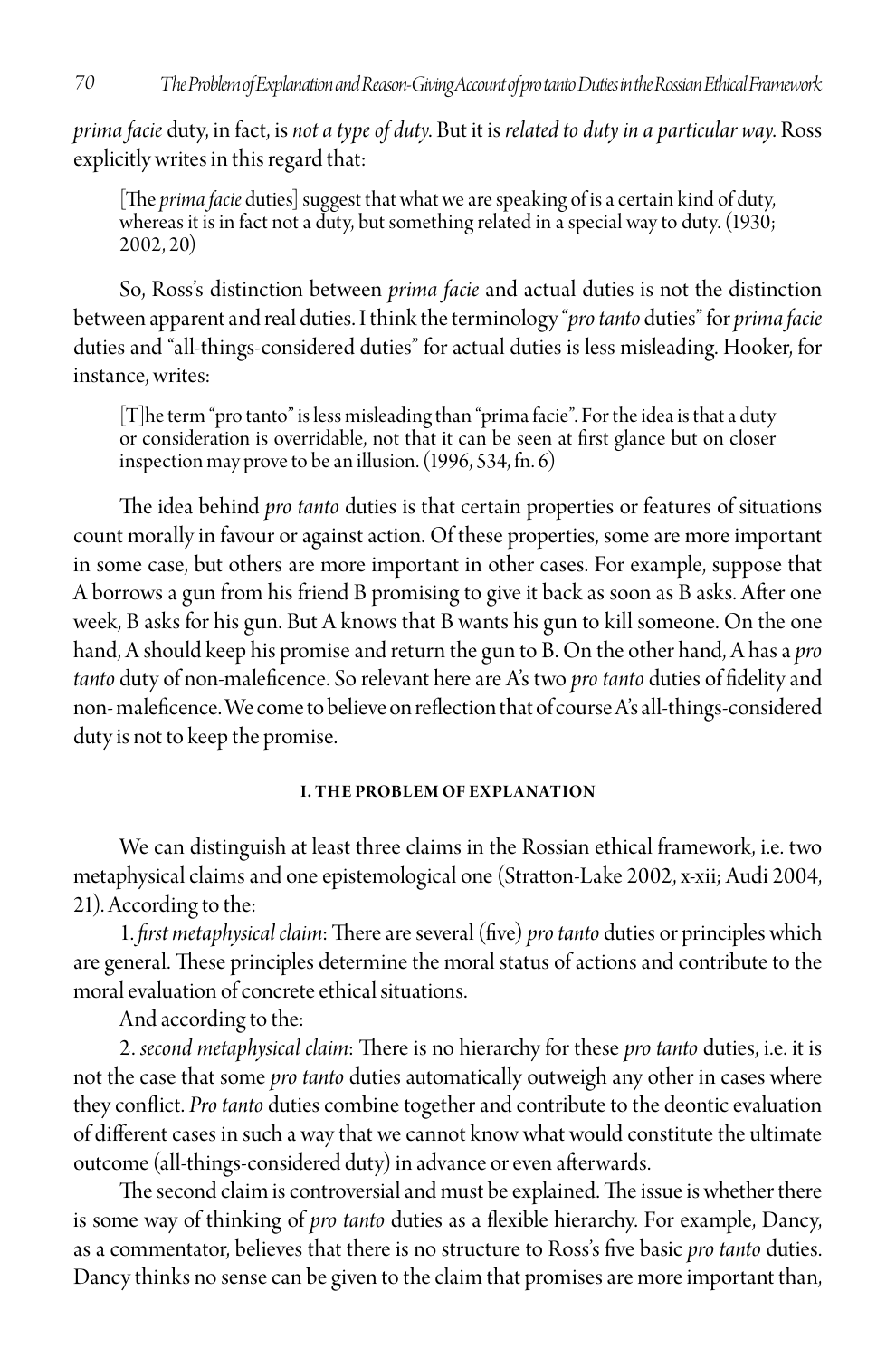say, good production. So, in his view, it is not true that one duty is more important than another. This leads Dancy to hold that there is no hierarchical order between *pro tanto*  duties. Instead, we have a formless list of duties. Dancy writes:

There is no general ranking of the different types of *prima facie* duty. [...] There is just a shapeless list of them [...]. (1991, 221)

However, Dancy's interpretation might be wrong. In *The Right and the Good*, Ross lists five duties. He thought that these five basic duties or principles are the minimal number of such duties or principles (Ross 1930; 2002, 21, 27). Ross says that some *pro tanto* duties are more stringent than others, and in fact he offers a flexible hierarchy for them. He states that the duties of non-maleficence, fidelity and reparation are weightier than beneficence (Ross 1930; 2002, 22, 30). Elsewhere, in the *Foundations of Ethics*, he says that the *pro tanto* duty to keep a promise can be cancelled under certain conditions, and in those circumstances the fact that one has made a promise carries no deontic weight (Ross 1939, 188). Yet, the duties of non-maleficence, fidelity and reparation do not *always* outweigh beneficence. All Ross can say is that reparation, for instance, can be overridden only by a significant amount of well-being for others. However, an account of "significant" can vary from case to case (Stratton-Lake 2002, xxxvi-xxxvii).

Thus, the bottom line is that, on the basis of Ross's position, we cannot produce a higher-order principle to establish which *pro tanto* duties are more important than others. In fact, "the importance" or weight of each duty turns out differently in different contexts. So, we can restate the second claim this way. According to the:

2a. *second metaphysical claim-revised*: There are no rigid hierarchies (such as a lexical ordering) between *pro tanto* duties according to which one is always more important.<sup>1</sup> Although there is no such thing as a rigid hierarchy for *pro tanto* duties, there might be a flexible hierarchy for them.

One can think of a sort of flexible hierarchy for *pro tanto* duties as in many cases; for example, we can imagine that non-maleficence, fidelity and reparation *generally* outweigh beneficence. But it is not the case that we have a rigid hierarchy in that for example fidelity *always* outweighs beneficence. What is supposed to be the difference between the original version of the second metaphysical claim and the revised version is that although neither version accepts a rigid hierarchy, the second metaphysical claim states that there is no hierarchy for *pro tanto* duties but the revised version states that there might be a flexible hierarchy for them.

Finally, according to the

3. *epistemological claim*: The basic principles of *pro tanto* duties are self-evident in the sense that they *can* be known directly though sometimes they need *reflection*. 2 We *often* are

<sup>1]</sup> Audi (2004, 28) prefers to read Ross based on the second metaphysical claim; however, Stratton-Lake (2002, xxxvi-xxxvii) prefers to read Ross according to the revised version of second metaphysical claim.

<sup>2]</sup> Although Ross took all the *pro tanto* duties to be self-evident, one can ask why we should assume that they all are. However, since every system of morality takes some propositions to be self-evident, for the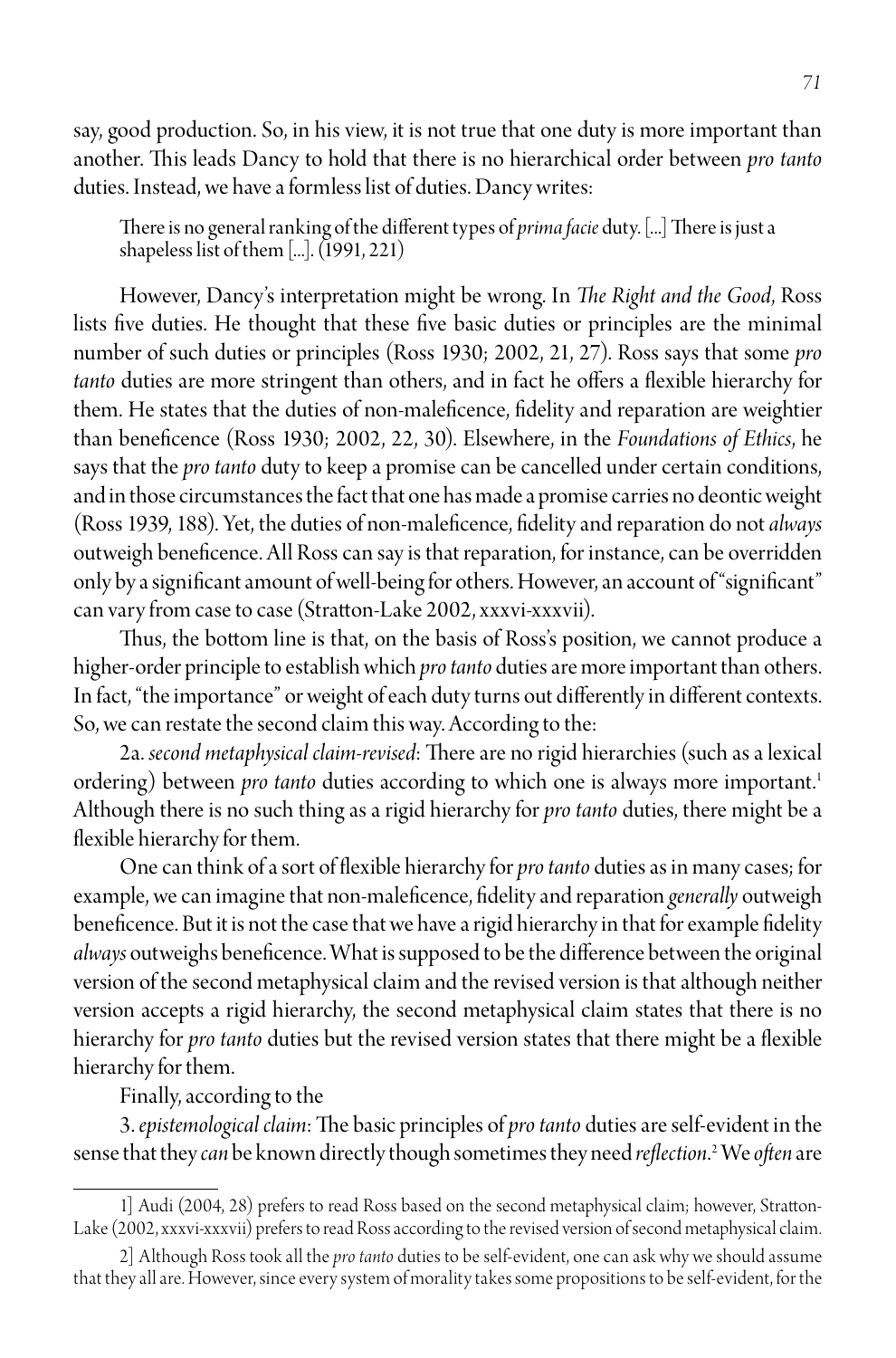justified in believing these moral principles non-inferentially.<sup>3</sup> In order to arrive at a moral judgement about our all-things-considered duty in a concrete moral situation, we have to use our *rational judgement*; however, these judgements are not self-evident.<sup>4</sup>

Taking some principles as self-evident does not entail that they are obvious and that there is no debate about them (Ross 1939, 188). We conclude what the ultimate outcome of the combination of principles of *pro tanto* duty is by looking at the case and reflecting on it in more detail in order to arrive at a moral judgement. Note that this is not a matter of non-inferential knowledge. The reason is that there is no such thing as a higher set of moral rules that can guide us to arrive at moral judgements (Ross 1930; 2002, 29).<sup>5</sup>

However, based on these claims, critics such as John Searle (1987, 81-90) object that Ross's metaphysical and epistemological accounts of all-things-considered duties, and the way in which different *pro tanto* duties are combined together and contribute to the moral evaluation and judgement in *moral conflict* cases, are vague and unclear. Let us call this:

*The Problem of Explanation*: Ross did not give us clear explanation of the combination of *pro tanto* duties, i.e. *how* principles of *pro tanto* duties can combine. Following from this, he did not explain *how* we could arrive at overall justified moral judgements.

This, however, needs to be qualified. As I have shown above, in the Rossian framework we cannot determine in the abstract what would be the ultimate outcome of a case in which, for example, fidelity is combined with another *pro tanto* duty, say gratitude, because the ultimate outcome strongly depends on the details of the case. Yet, as there is no rigid hierarchy for these principles of *pro tanto* duty, we have to judge how they combine together and contribute to the moral evaluation of the case. In order to do that, we pick out the outcome of the combination of several principles of *pro tanto* duty when we look at the case carefully and through further reflection on more details. So, according to Ross, in order to arrive at an all-things-considered judgement in a concrete ethical situation, one has to consider all the principles of *pro tanto* duties and think about the whole case and its characteristics insofar as one can. Let me elaborate this with an example of:

The *Manager Case*: Suppose that a manager of a company arranges an appointment that is crucial for the company, financially speaking. However, just half an hour before the appointment, he learns that his mother has been hospitalised following a car accident.

What is his all-things-considered duty? Would he be justified in cancelling his appointment to go and see his mother in hospital or should he fulfil his promise, leave his mother on her own and ask somebody else to see her? According to Ross, the manager

sake of argument, I assume that Ross is right and will not argue about this.

<sup>3]</sup> I say "often" because Ross holds in one of his papers that we *can* arrive at intuitive judgements even inferentially. See Ross (1927, at 121).

<sup>4]</sup> Ross thinks that there are no principles for all-things-considered duties.

<sup>5]</sup> Elsewhere, I explained what non-inferentiality entails in moral intuitionist framework, see Dabbagh (2017 & 2018).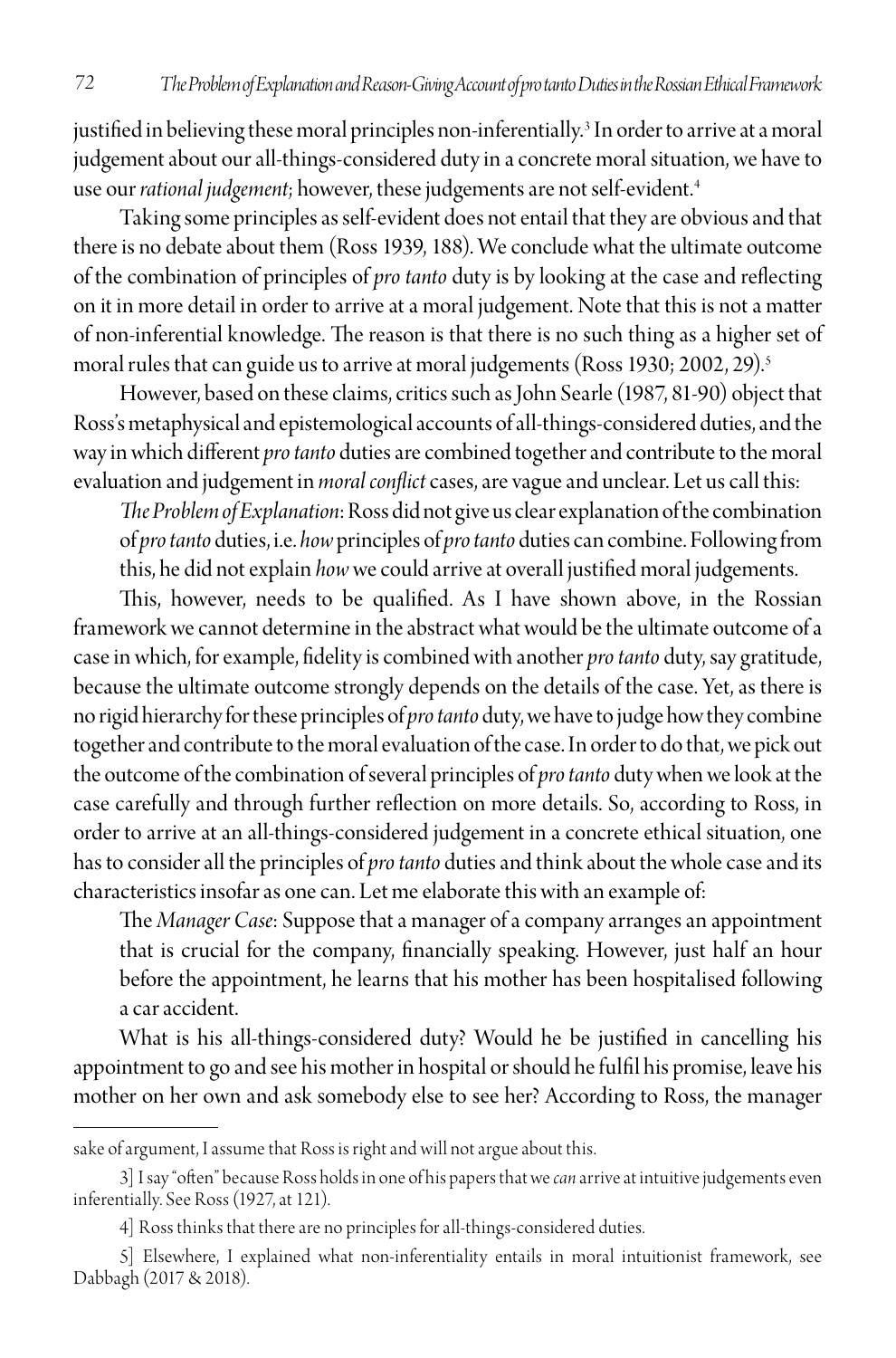has two different *pro tanto* duties, fidelity and gratitude (or beneficence), which come into conflict in this case. On the one hand, fidelity, which rests on the previous action of the manager, requires him to fulfil his promise. On the other hand, gratitude, which rests on the previous actions of his mother, requires him to stay with her in such an important situation. If the manager asks Ross how he can arrive at a justified moral judgement in this situation, what would Ross say?

The manager has to use his judgement to determine the outcome of this conflict of *pro tanto* duties. He must look at the case and reflect on it in more detail and consider everything that is morally relevant. So, one can understand how different *pro tanto* duties are combined and how we can arrive at a tenable moral judgement by looking at the case and reflecting on it in more detail. In fact, there is no other thing here to which we can appeal. Just exercise more reflection on the case, use your *judgement* and decide.

Critics, however, are not persuaded by the above Rossian story, because they are confused how "reflection" or "looking" is an explanation of anything. Consider again the manager case provided above. Later on, if the manager says that he still cannot see the point, what should he do to grasp the weightier principles of *pro tanto* duties? According to above story, the manager has to look at the case again, look again, and use his judgement. That is all. He cannot say anything else. So, the manager has to look at the case over time to arrive at a justified moral judgement. Nevertheless, the manager can say, "I am still perplexed, and I do not know straight off what to do".

Critics believe that the manager is not, in effect, offered an account that tells him which is the most important of the conflicting *pro tanto* duties. Although the Rossian metaphysical account of the combination of principles of *pro tanto* duties in moral conflict cases and their contribution to the moral evaluation of different cases is understandable, the epistemological Rossian account is obscure. Thus, it seems that the Rossian account of *how* we could arrive at justified moral judgements in moral conflict cases has to be revised.

The problem of explanation is not, I think, compelling. First of all, it is based on the classical account of *pro tanto* duties, i.e. the *first metaphysical claim* (Dancy 1981). Principles of *pro tanto* duties can be understood in another way, i.e. in terms of reason that might be of help to provide a response to the critics (Scanlon 1998, 1-13; Stratton-Lake 2013; 2011b, 178; Audi 2004, 23-24). Furthermore, critics fail to see some evidence in Ross about how we can arrive at moral judgements. Let me explain.

#### **II. REASON-GIVING ACCOUNT OF PRO-TANTO DUTIES**

In his *Second Thoughts in Moral Philosophy*, Ewing talks about *pro tanto* duties and all-things-considered duties with reference to reason. He distinguishes between good and conclusive reason for action (Ewing 1959, 63, 110). Having a *pro tanto* duty to do an action provides a good reason to do (or not to do) it. To have an all-things-considered duty for doing an action provides a conclusive reason for doing or not doing that. Of course, it is not the case that wherever there is a good reason to do X there is also a *pro tanto* duty to do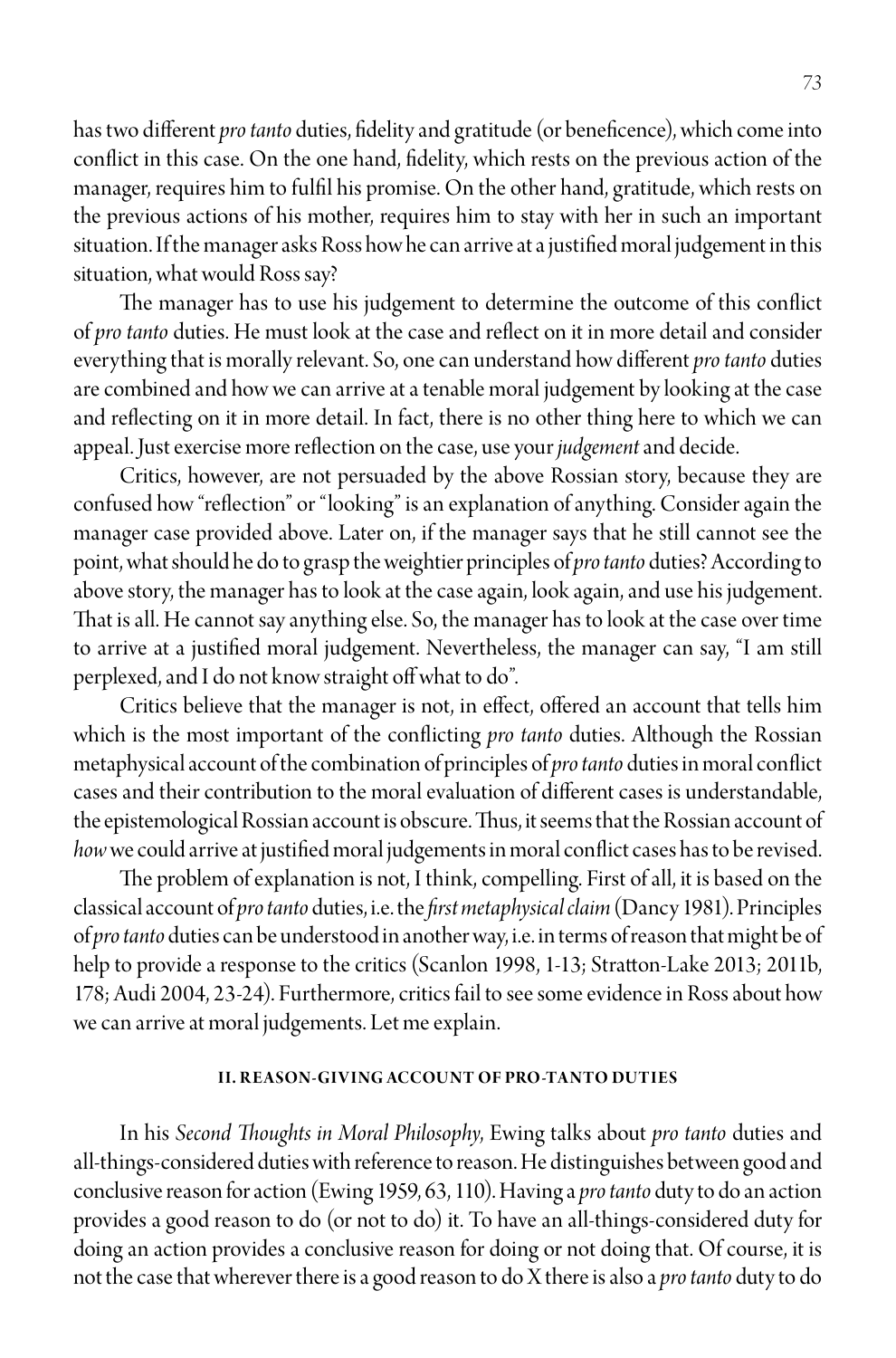X. That is, it is not the case that if one has good reasons to do things, then one has real duty of any kind to do them. For instance, I have a good reason to take a painkiller right now, but no duty to do so. Although one can think that duties (or obligations) provide reasons, it is not plausible to say that reasons provide duties (or obligations), and hence we cannot accept that there are duties iff there are reasons. As another example, imagine that I have been very generous to Oxfam. I nevertheless have a reason to send even more money to that charity, the reason being that even more will do even more good. However, if I have already made very big contributions at a large cost to my own good, I have no duty to make further contributions<sup>6</sup>

Following Ewing, Urmson and Stratton-Lake, I believe that understanding *pro tanto*  duties in terms of reasons, i.e. as providing moral reasons to do acts, is more persuasive than the classic understanding (Urmson 1975, 112-13; Stratton-Lake 2011b, 147-150).<sup>7</sup> Principles of *pro tanto* duties specify facts that provide moral reasons for certain actions and explain why certain acts ought or ought not to be done. This is a kind of reply that Ross can give with regard to how *pro tanto* duties are combined.

However, one might object that it is not helpful to convert talk of *pro tanto* duties into talk of reasons. This conversion makes us pay a theoretical cost. All *pro tanto* duties are universal, although can be outweighed. They are defined in terms of their force and have an element of *insistence* in them (Owens 2012a and 2012b). But reasons purely as such do not have such an element. As a response, to be sure, *some* reasons explain and justify but do not insist, and others do insist.8 The morally important reasons are mainly the ones that insist. For the sake of argument, by "moral reasons" here I mean the insisting ones. Talking about insistence, again, lends some credence to the point I made above about duties providing reason, and not *vice versa*.

Principles of *pro tanto* duties specify moral reason-giving facts. These principles state which facts provide reasons. I am not claiming that duties themselves are facts which provide reason. The duty might be "to meet you at 1:30". The fact that provides the reason is "that I promised to meet you at 1:30". Hence, the *pro tanto* duty of fidelity entails that the fact that I have promised to Φ gives me a moral reason to Φ.

This understanding of *pro tanto* duties in terms of reasons allows us to think of the conflict of *pro tanto* duties as a conflict of *moral reasons*. Therefore, to put my understanding of principles of *pro tanto* duties in a general form: if F is the feature that is *pro tanto* right and contributes in making Φ your all-things-considered duty, then:

<sup>6]</sup> See the papers by Darwall, Wallace and Little in the festschrift for Dancy, edited by Hooker, Bakhurst and Little (2013).

<sup>7]</sup> Audi (2004, 104) also believes that Ross's basic *pro tanto* duties are not only self-evident, but also provide independent moral reasons.

<sup>8]</sup> Talk of reasons can be classified into two categories as "insistent" (obligatory) and "good ground" reason. Likewise, Dancy (2004), for example, talks about a distinction between two categories, i.e. "enticing" and "peremptory" reasons, that capture different normative relations.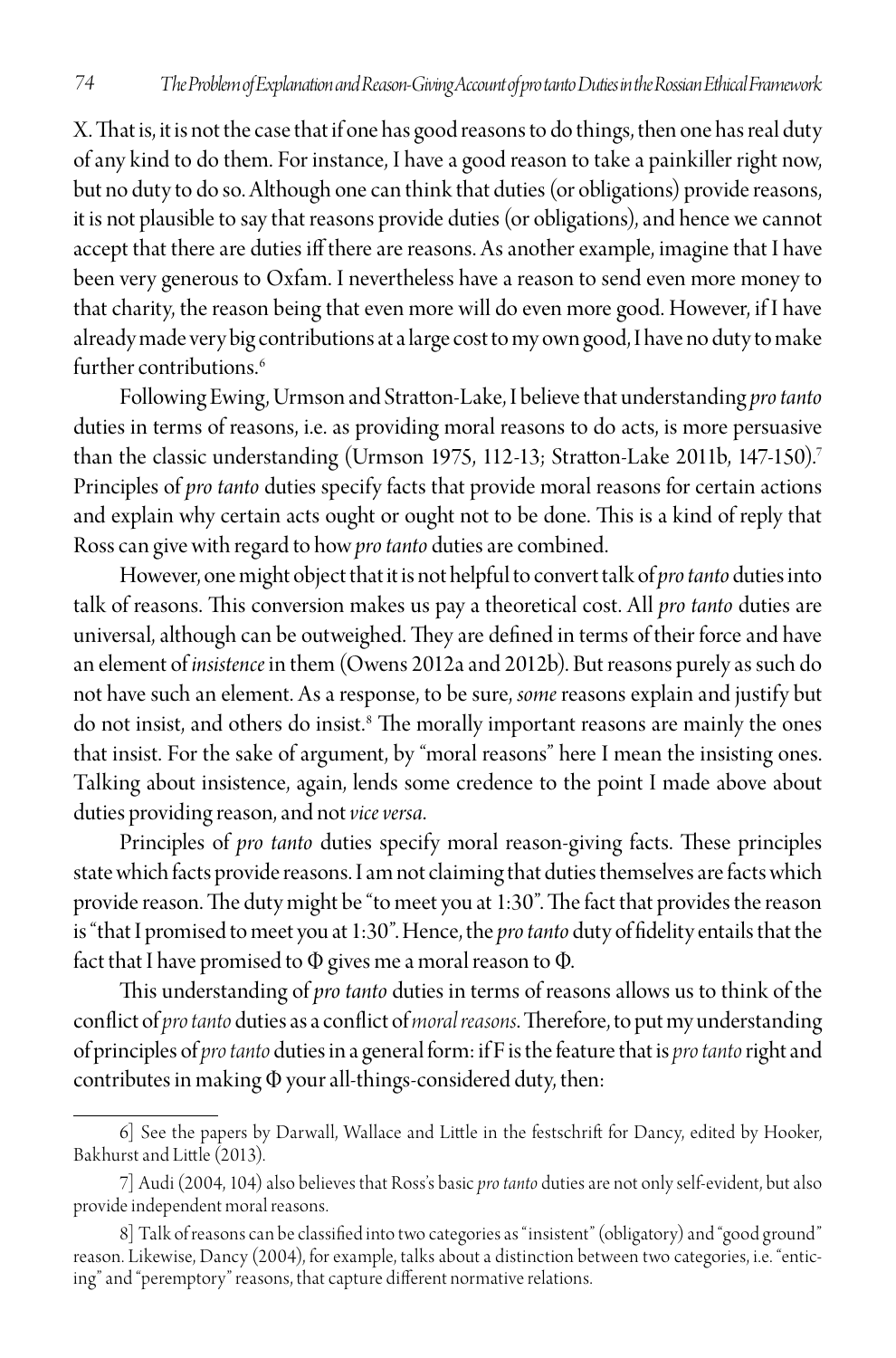"If F explains why you ought to  $\Phi$ , then F gives you a reason to  $\Phi$ " (Stratton-Lake 2011a, 369).

Thus, fidelity, for instance, is a right-making feature. In other words, there are facts that provide reasons arising from fidelity; fidelity has an invariant deontic valence; and it contributes to the moral evaluation of different cases in the same way (Stratton-Lake 2002, xliii). But has the explanation problem been solved?

It is true that Ross said that looking at a moral case and reflecting on it gives us an account according to which we can arrive at a tenable judgement. This is how Ross expresses the point:

When I am in a situation [...] in which more than one of these *prima facie* duties is incumbent on me, what I have to do is to study the situation as fully as I can until I form the considered opinion (it is never more) that in the circumstances one of them is more incumbent than any other; then I am bound to think that to do this *prima facie*  duty is my duty *sans phrase* in the situation. (1930, 2002, 19)

However, this is not the whole story. In some complicated cases, Ross would suggest that where relevant, we should aim to get further information, which might (for example) involve asking people what they are up to. He said that reflecting upon other cases might help us. Consider the following quotes from Ross:

The general principles of duty are obviously not self-evident from the beginning of our lives. How do they come to be so? […] we see the *prima facie* rightness of an act which would be the fulfilment of a particular promise, and of another which would be the fulfilment of another promise, and when we have reached sufficient maturity to think in general terms, we apprehend *prima facie* rightness to belong to the nature of any fulfilment of promise. What comes first in time is the apprehension of the selfevident *prima facie* rightness of an individual act of a particular type. From this we come by reflection to apprehend the self-evident general principle of *prima facie* duty. (1930; 2002, 32-33)

In my view, we can develop the Rossian account by using the notion of "seeing other similarities" and seeing things as *similar*. Although Ross did not use these terminologies, I believe they already have a place in the Rossian framework. So, we can say that in the Rossian framework, *looking away* at other similar cases is an indispensable ingredient to understanding. Sometimes, just *looking at* one case and *reflecting* on it might not help us to reach a justified moral judgement. I believe *looking away* is important because one of the most significant and familiar forms of moral thinking involves thinking about cases *like* the one at hand but with the crucial difference that the roles are reversed − e.g. we have to think of ourselves as being on the receiving end of what we are considering doing to someone else. Let me explain my view with the following example.

*The Robbery Case*: Consider the case of a man chatting to his friend that one day when he was in rush to his meeting, he saw two boys hitting an old woman to steal her money. Having seen this scene, he decided to stop them but he also wanted to be punctual at his job. When he tells the story, his friend responds that the man should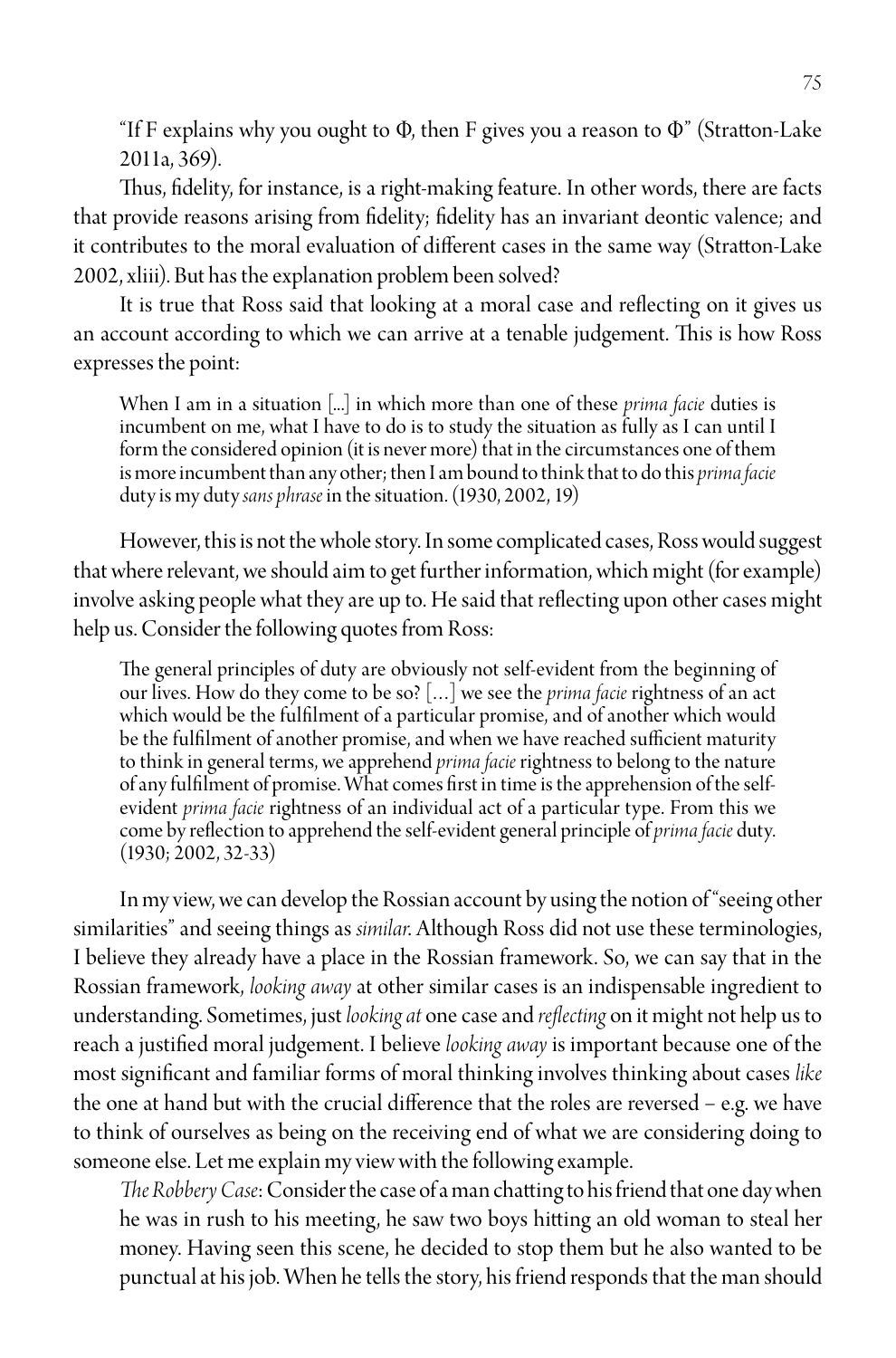have helped the women even if he was in rush. The man tells his friend that he was trying to keep his promise to be on time. His friend however gives the man some more details by citing examples that what he would do if he sees his mother or sister getting robbed. His friend also says some more examples to illustrate that helping people in danger is more important than punctuality.

In fact, the man's friend tries to convince him that he would not do the same in the case of his mother's robbery. His friend also tries to convince him by referring to other *similar* cases that helping people in danger is more important than being on time. His friend does not appeal to common properties and intrinsic features of stealing to improve his argument. So, instead of just looking at this case, the man has to *look away* at similar and dissimilar cases and ask other people to arrive at the judgement.<sup>9</sup>

According to Ross, different *pro tanto* duties are combined together and contribute to the moral evaluation of cases in different ways. But, on the basis of the element that I highlighted in the Rossian framework, we can give an account to resolve the problem of explanation: *looking away* at similar combinations of *pro tanto* duties in different cases and getting opinions from other people can help.

We now have an account of how we behave reasonably in different ethical contexts that is grounded in the way in which we are engaged in *looking away* at *similar* cases. In doing so, our behaviour in different contexts makes sense. One can understand how different principles of *pro tanto* duties are combined and how we can arrive at tenable moral judgements by looking at other *similar* cases, by asking other people and by *reflecting* on the different comparable reasons in more detail.

In the *robbery case*, the more the man *looks away* at *similar* cases, the more he can see whether he should have helped the woman. Similarly, in the *manager case*, he will arrive at the justified moral judgement to the extent that he is engaged in seeing *similar* cases. There is no theoretical account available that can be used to crank out the justified moral judgement. Rather, he has to *look away* at *similar* cases to see what has to be done in the case. For example, if the manager sees other similar cases, it is very likely that he comes to the conclusion that he should abandon his promise under the new condition.

However, there is one possible objection here. One might ask: does not "looking away", "reflecting on other cases" or "getting opinions from others" just generate a regress? If our object is the judgements of others or merely other similar factual situations, the same problem arises. As a response, although there are some complex situations, ones where our reaching a final judgement is difficult and we might need to ask others' opinions, Rossians would believe that this does not necessarily create a regress. Almost all pluralists and at least some monists (e.g. Kantian Contractualists and Rule-Utilitarians) might do the

<sup>9]</sup> Although "looking away" might not be the best terminology, it does not make it sound as though one is ignoring the facts rather than thinking about them. This terminology came to my mind in the discussion with Soroush Dabbagh. For more details, see Dabbagh (2006, Dissertation). Using Hare's terminology, one can also say that in going from *prima facie* duties to *actual* duties, we use our capacity of apprehendation, but also a "social consensus" (2000, 88), and this is similar to my solution of looking away.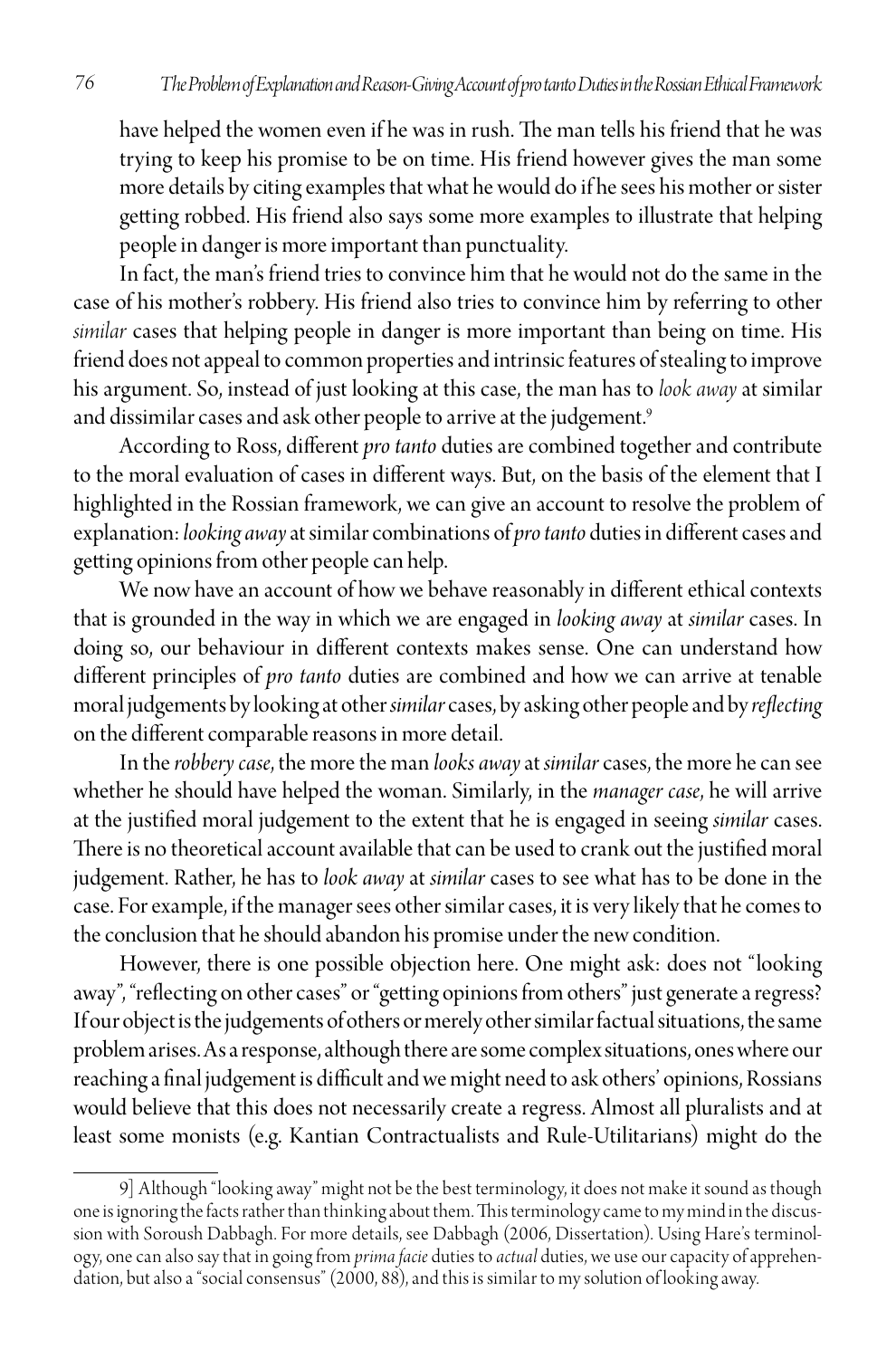same in reaching the final judgement. So, this is not a special problem  $-$  if it is at all – for intuitionists. They all need to think about the difficult case and consult with other people. In the cases where the judgements of others or similar situations are at stake, the only plausible answer which Rossians can advise is to practise more and more. All we have, in these cases, is to practise reflection, comparing cases and getting opinions from others. But looking away at some other cases (such as cases in which you are in my shoes and I in yours) and getting other people's opinions might be enough to stop an infinite regress as they give us plausible reasons to reach judgement. Although there is no such thing as a valid principle for resolving all regresses in different moral cases, it does not follow from this that nothing can be said to explain how to deal with such regresses.

### **III. PRACTICE BRINGS YOU MASTERY**

Having seen that the problem of the explanation of *how* different principles of *pro tanto* duty are combined can be removed, the same approach can be assumed with regard to the way in which we become competent with the principles of *pro tanto* duties. We can see that promise-keeping is right with practice and through seeing the similarities and dissimilarities, e.g. through seeing that that is a promise, that this is a promise, that that is not a promise, and so on.10 The more we are engaged in seeing moral cases, the more we see what the principles of *pro tanto* duties are. For instance, if we are wondering whether or not the new situation with which we are dealing can be regarded as an example of gratitude, we have to *look away* at other cases of gratitude and compare the case at hand with them.

According to Ross, we arrive at moral principles about *pro tanto* duties by seeing what features of actions count either morally for or morally against actions in different instances. Perhaps, when Ross is talking about *sufficient mental maturity* and its vital role in grasping a *pro tanto* duty, he has something similar in mind. Consider the following quotes:

[...] when I reflect on my own attitude towards particular acts, I seem to find that it is not by deduction but by direct insight that I see them to be right, or wrong. I never seem to be in the position of not seeing directly the rightness of a particular act of kindness, for instance […]. (1939, 171)

Seeing a number of examples, for Ross, helps us to see the *rightness* or *wrongness* of promise-keeping (or seeing the fact which states the *reasonableness* of promise-keeping). One could arrive at the general principle that promise-keeping is a *pro tanto* duty by seeing different cases. The more we see different promise-keeping cases, the more we see what promise-keeping is. In effect, we come to know, in Ross's ideas, the *rightness* or *wrongness* of moral duties or principles by knowing particular instances. For instance, we come to know that promise-breaking is *pro tanto* wrong by becoming acquainted with some particular cases of promise-breaking. (Ross 1930, 2002, 32-33)<sup>11</sup>

<sup>10]</sup> For more on practice theories, see Thompson (2008). For an alternative view, see Owens (2011).

<sup>11]</sup> See Hooker (2002) for an alternative view.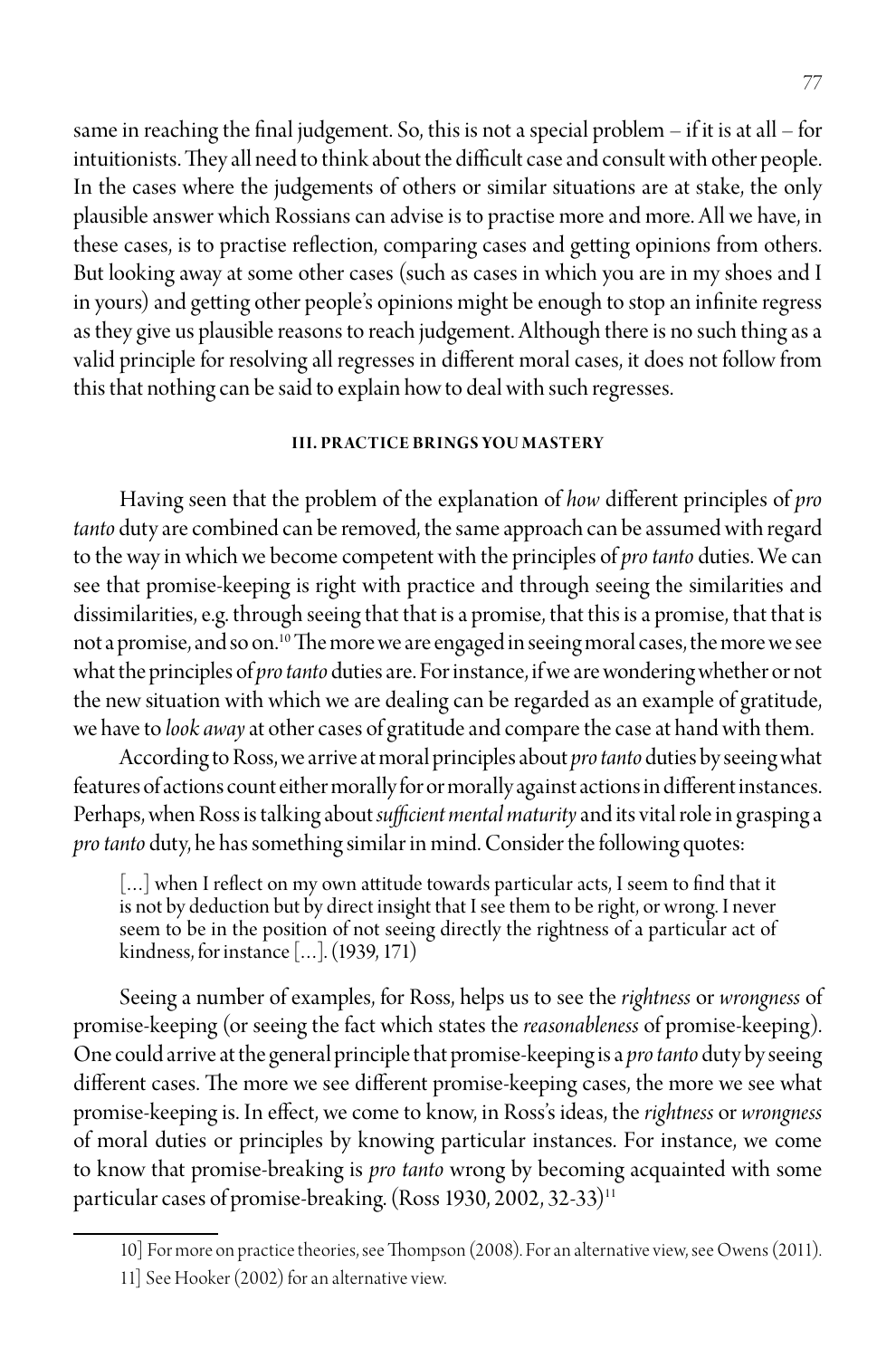The whole point is that the procedure of grasping a moral principle is open-ended. It does not follow from this that there is no such thing as principle. What does follow is that the more we are engaged in seeing different cases, the more we see what the principle is. In other words, the more we are engaged in seeing different *reasons*, the more we acquire mastery of how the *reasons* can contribute in different moral cases.12

#### **IV. CONCLUSIONS**

The Rossian ethical framework, critics have argued, has a problem concerning explanation. According to the problem, the way in which different principles of *pro tanto*  duties are combined together and make all-things-considered duties, both metaphysically and epistemologically, is vague and unclear. In order to tackle the problem, I introduced the reason-giving account of *pro tanto* duties and suggested that by bringing in the notion of "looking away" and "seeing other similarities", which already exist in the Rossian framework, we can give an account of how we arrive at a justified moral judgement in a concrete situation. The Rossian notion of principles of *pro tanto* duties can be better understood in the light of such illumination.

#### *Acknowledgment*

I would like to thank Philip Stratton-Lake and Brad Hooker, and the editor and anonymous reviewers, for their critical comments.

*hdabbagh@dohainstitute.edu.qa*

#### **REFERENCES**

- Audi, Robert. 2004. *The Good in the Right: A Theory of Intuition and Intrinsic Value*. Princeton University Press.
- Dabbagh, Soroush. 2006. *Moral Reasons: Particularism, Patterns and Practice*. Warwick University Dissertation.
- Dabbagh, Hossein. 2017. Sinnott‐Armstrong Meets Modest Epistemological Intuitionism. *Philosophical Forum* 48 (2):175-99.

———. 2018. Intuiting Intuition: The Seeming Account of Moral Intuition. *Croatian Journal of Philosophy* 18 (1):117-32.

Dancy, Jonathan. 1981. On Moral Properties. *Mind*, 90: 367-83.

———. 2004. Enticing Reasons. In J. Wallace, P. Pettit, S. Scheffler, M. Smith (eds.), *Reason and Value: Themes from the Moral Philosophy of Joseph Raz*. Oxford: Oxford University Press.

———. 1991. An Ethics of Prima Facie Duties. In P. Singer (ed.), *A Companion to Ethics*. Oxford: Blackwell: 219-29.

Ewing, A. C. 1959. *Second Thoughts in Moral Philosophy*. London: Routledge & Kegan Paul.

<sup>12]</sup> Scanlon and Stratton-Lake believe that we can define moral concepts such as *good* and *bad* in terms of reasons. In the same way, I think, the more we are engaged in seeing different cases, the more we find reasons. In effect, reasoning is a kind of practice. See Scanlon (1998, 96 & 96ff) and Stratton-lake (2002, xx and 2004).